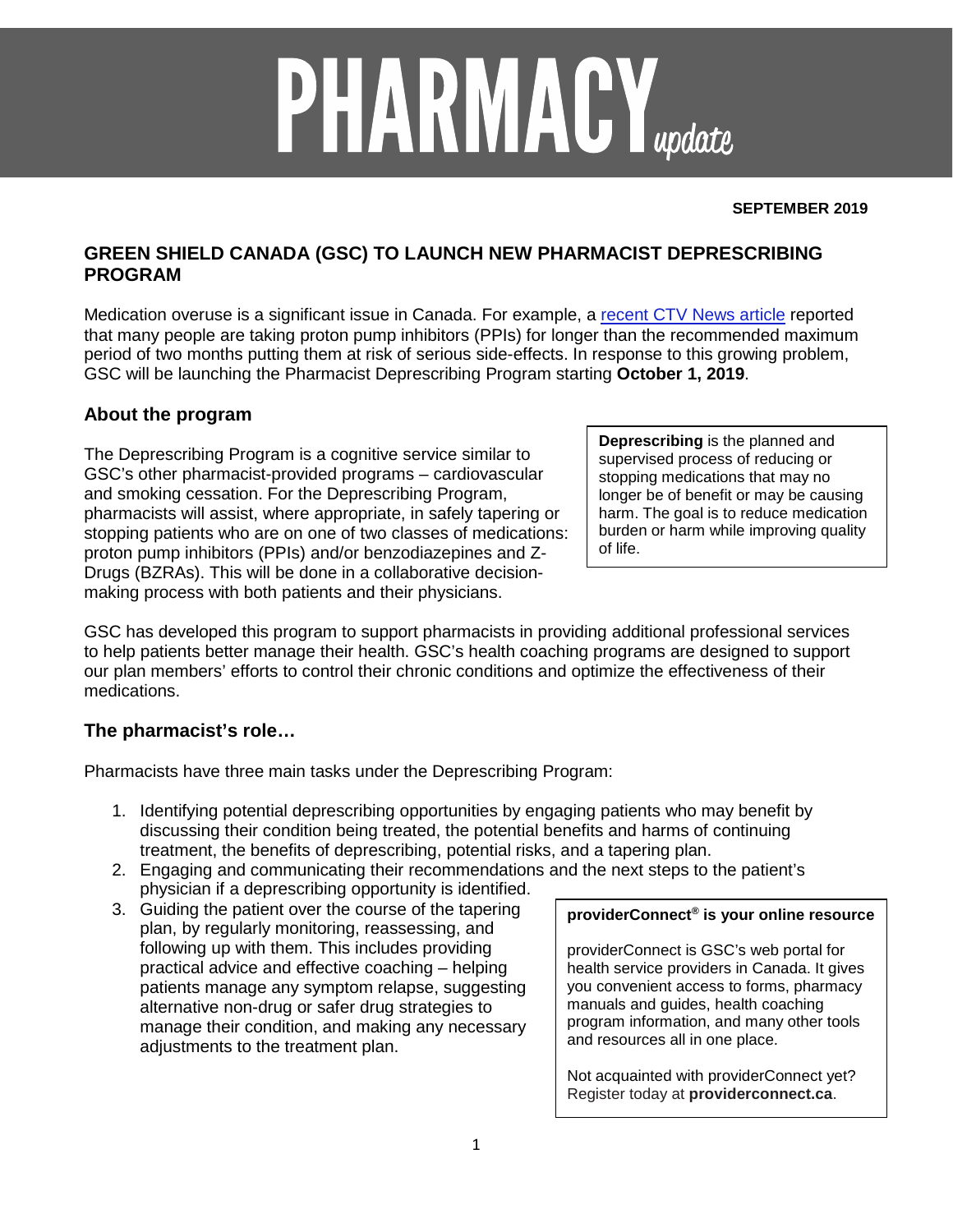# **Who's eligible?**

The program is available to community-based patients who meet all four of the following criteria:

- 1. Have GSC extended health and drug benefit coverage; **and**
- 2. Are 18 years of age and older; **and**
- 3. Are currently being treated with a PPI and/or BZRA drug; **and**
- 4. Have been identified as a deprescribing opportunity based on the PPI and/or BZRA evidencebased deprescribing guidelines and algorithms developed by the Bruyère Research Institute and the Ontario Pharmacy Evidence Network (OPEN).

## **Reimbursement**

The maximum reimbursement allowed for PPI deprescribing is \$50 per patient per year, which includes one initial visit and up to two follow-up visits. For BZRA deprescribing, the maximum reimbursement is \$70 per patient per year for one initial visit and up to four follow-up visits.

## **Want more information?**

The Deprescribing Program is a cognitive service based on the Bruyère Research Institute and the OPEN's evidence-based guidelines for deprescribing. While there is no formal training requirement for the program, pharmacists should become familiar with the Bruyère Research Institute and the OPEN's evidence-based guidelines, algorithms, and resources to support safe deprescribing. All this can be found at [deprescribing.org.](https://deprescribing.org/)

GSC will also have information, including a program guide, program flowchart, and assessment forms available for reference on the [providerConnect](https://www.providerconnect.ca/) website.

# **UPDATES TO THE NARCOTICS PAIN MEDICATION STRATEGY**

Green Shield Canada (GSC) is committed to developing policies and strategies that are evidencebased, and so we continually review and strengthen our Narcotic Pain Medication Strategy to ensure our plan members are using these potentially dangerous drugs safely. In 2018 we introduced morphine equivalents as a way of determining the safety threshold dosage for narcotic pain medications, and we implemented a prior authorization requirement for long-acting narcotic pain medications.

Effective October 1, 2019, GSC is making some additional enhancements to the way we handle narcotic pain medications based on recent research and guidelines.

## **Here's what's changing…**

#### **New safety alerts**

Quality standards for opioid prescribing1 recommend that patients with chronic pain should not be prescribed opioids when benzodiazepines, non-benzodiazepine sedative/hypnotics, and/or other central nervous system depressants are already prescribed. Therefore, during the adjudication process, pharmacists will get a safety alert when a patient is identified as taking a high-risk combination of medications; this is defined as:

- A daily opioid morphine equivalent greater than 50mg
- Plus a drug from one of the high-risk drug groups outlined above